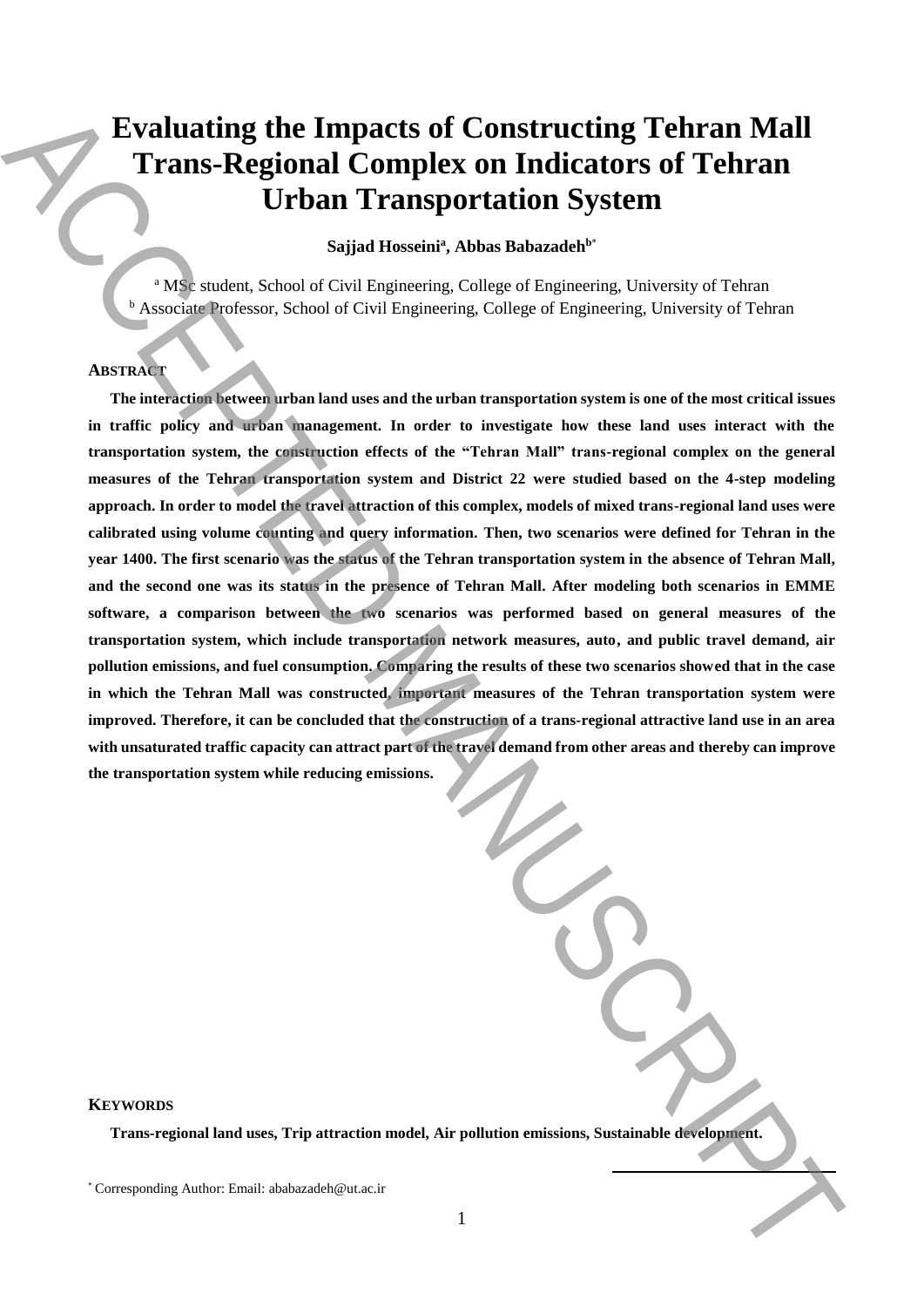# **Introduction**

The relationship between factors affecting the increase in trip rates and emissions that are considered as sustainability and environmental issues has significant importance for managers and urban transportation planners. Thus, evaluating the interaction between the transportation system and major transport indicators is crucial. There are many trip-attractive complexes in big cities such as Tehran, which are considered as transregional land uses. These land uses have two major specifications. First, they have a greater trip attraction rate than neighbor areas, and second, they possess different patterns of trip attraction, including more transregional trips in comparison to other areas. In 2012, Odin et al. [1] studied the rate of trip attraction associated with commercial - recreational complexes. In this study, they used the analysis of the rate of travel to estimate the complexes' rate of trip attraction. For this purpose, six large complexes in Dhaka, India, were surveyed, and it was shown that there was a significant relationship between the available parking spaces, the occupant area, and the number of commercial and recreational units with the trip attraction rate of each complex. George et al. [2] suggested a polynomial regression model in order to estimate the attraction rate of the commercial land uses by factors such as the number of employees and business area. In 2016, the study of Akter et al. [3] demonstrated that the construction of a new commercial-recreational complex has a tangible effect on the travel pattern of people in adjacent areas and traffic parameters of the transportation system. Sabernezhad et al. [4] suggested models for estimating trip attraction of some shopping and healthcare centers in District 22, Tehran. In another study, Esfandi [5] analyzed the trip attraction rate of the Mega-Mall complex in Tehran as trans-regional land use. In 2020, Ismail et al. [6] introduced six trip attraction models according to a survey on three new great shopping centers in the city of Baghdad for large-scale trans-regional land uses. It was found that the largescale complexes could have a significant impact on the distribution of travel demand in cities. Moreover, the main state control and the interaction of the interaction of the main state is the main state of the main state is the main state of the main state of the main state of the main state of the main state of th

In order to model the travel attraction of the Mega-Mall complex in this study, models of mixed transregional land uses are calibrated using volume counting and query information. Then, two scenarios are defined for Tehran in the year 1400. The first scenario is the status of the Tehran transportation system in the absence of the Tehran Mall, and the second one is its status in the presence of the complex. After modeling both, a comparison between the two scenarios is performed based on general measures of the transportation system, which includes transportation network measures, auto, and public travel demand, air pollution emissions, and

fuel consumption. In this study, four trip attraction models based on the land use type will be introduced. These models will be calibrated by the volume count and query data. These models are a type of gravity models, which means that they include trip destination characteristics as origin ones. The origin characteristics may include socio-economic information such as population or car ownership, and on the other hand, the destination characteristics may include different parameters such as area. In addition, the effects of the construction of new trans-regional land use such as a mall will be investigated by these models in different aspects of transportation and environmental measures.

## **Methodology**

In this research, trip attraction models were presented for each main type of commercial-recreational land uses (hyper, cinema campus, retail shops, and indoor recreational spaces), in which the number of daily trips attracted from the origin zone i to the destination zone j (where the land use is located) was predicted. In order to calibrate the trip attraction models related to transregional land use, a number of major trans-regional complexes by unique land use (e.g., commercial-only) were selected for modeling. These complexes include Bakeri Hyperstar (hyper land use), Milad Noor commercial complex (commercial land use), Mellat Cinema campus (cinema and amphitheater land use), and also Wonderland Amusement Park of Tirajeh complex (recreational land use). Then gravity models were constructed using STATA software to predict daily trip attraction to each of the aforementioned trans-regional land use types. Table 1 shows the results of calibrating the models for each type of land uses.

**Table 1. Results of calibrating the models for each type of land uses.**

| Land use                                                | Unit    | Model                                                                       |
|---------------------------------------------------------|---------|-----------------------------------------------------------------------------|
| Hyper                                                   | hectare | $T_{ii} = 55.388(d_{ii})^{-0.869} \cdot VP_i \cdot P_i$                     |
| Commercial                                              | retails | $T_{ii} = 3.068 (d_{ii})^{-0.466} \cdot VP_i \cdot P_i$                     |
| Cinema                                                  | seats   | $T_{ii} = 1.677 (d_{ii})^{-0.622} \cdot VP_i \cdot P_i$                     |
| Recreational                                            | hectare | $T_{ii} = 0.085 (d_{ii})^{-1.353} \cdot VP_i \cdot P_i$                     |
|                                                         |         | T <sub>ii</sub> : Number of trips attracted from origin i to destination j, |
| $d_{ii}$ : Air distance from origin i to destination j. |         |                                                                             |
| $VP_i$ : Car ownership of origin zone i,                |         |                                                                             |
| VP <sub>i</sub> : Population of origin zone i.          |         |                                                                             |
|                                                         |         |                                                                             |

One of the land uses with the trans-regional approach that is under construction in Tehran is the Tehran Mall commercial-recreational complex. In this section, using trans-regional trip attraction models presented in Table 1, the scenario of construction of the Tehran Mall trans-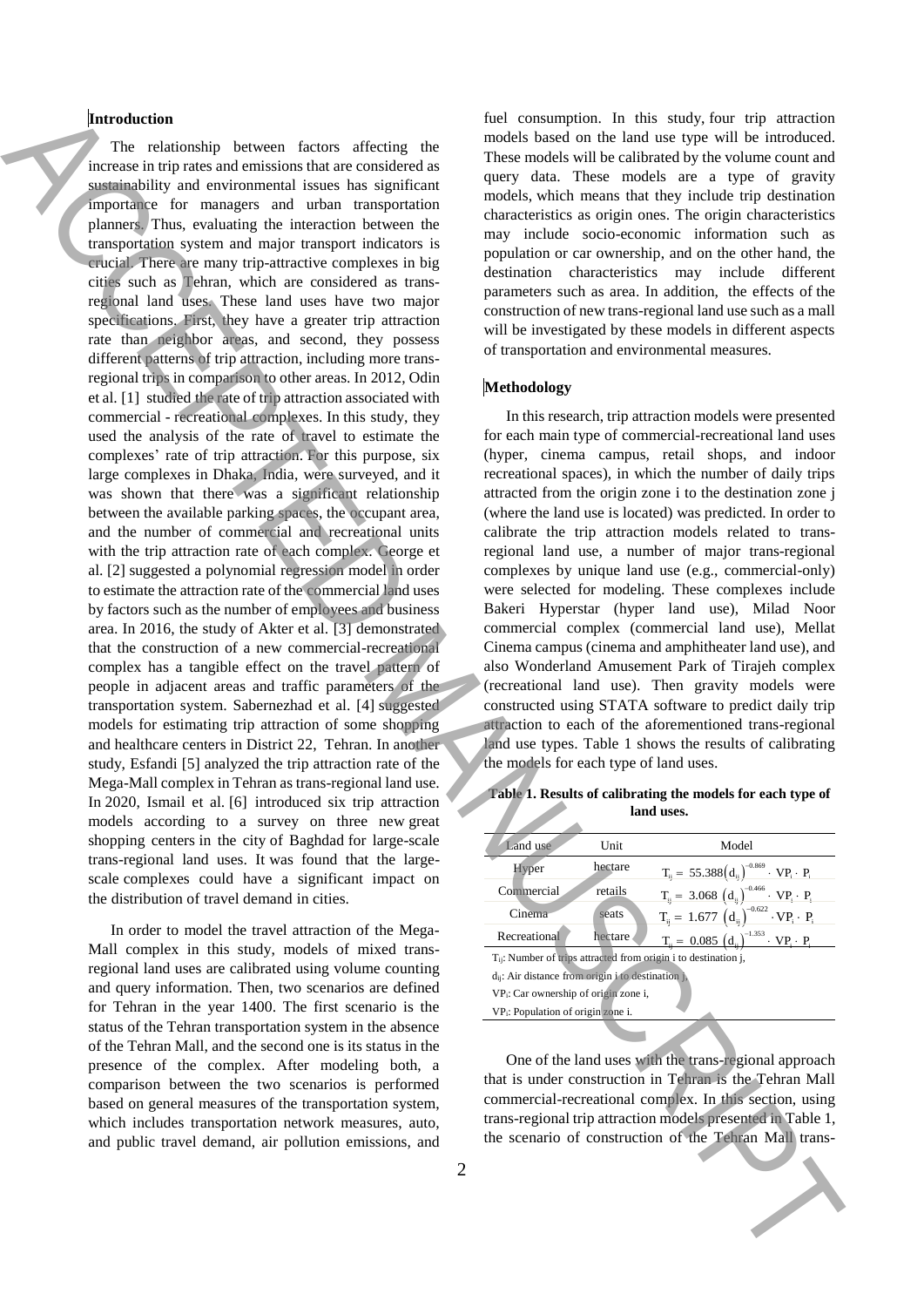regional complex for the planning year of 1400 was modeled and analyzed. To model the construction of this land use and investigate its effects on the transportation system, the latest revision of the 4-step transportation model in Tehran [7] (including travel demand prediction and traffic assignment models), implemented in EMME software [8], was used. Two scenarios were defined for Tehran in the year 1400. The first scenario was the status of the Tehran transportation system in the absence of Tehran Mall, and the second one was the status in the presence of Tehran Mall. After modeling both scenarios in EMME software, a comparison between the two scenarios was performed based on the general measures of the transportation system, which include transportation network measures, auto, and public travel demand, air pollution emissions, and fuel consumption. region (a spectral attractive complex in the spectral attractive complex in ACCEPTER (and the spectral attractive complex in ACCEPTER (a)  $\frac{1}{2}$  (a)  $\frac{1}{2}$  (a)  $\frac{1}{2}$  (a)  $\frac{1}{2}$  (a)  $\frac{1}{2}$  (a)  $\frac{1}{2}$  (a)

#### **Discussion and Results**

Tables 2 and 3 show the general measures of the transportation network for scenarios 1 and 2 in the city of Tehran and within District 22 (construction site of Tehran Mall), respectively.

#### **Table 2. Measures of the transportation network in Tehran after the construction of the Tehran Mall complex**

| <b>Measure</b>                     | Scenario 1 | <b>Scenario 2</b> | Percentage<br>of changes |  |
|------------------------------------|------------|-------------------|--------------------------|--|
| Total origin-<br>destination trips | 1690180    | 1691147           | $+0.05$                  |  |
| Total travel distance<br>(veh-km)  | 9166966    | 9242139           | $+0.82$                  |  |
| Total travel time<br>$(veh-hr)$    | 459827     | 454072            | $-1.27$                  |  |
| Average speed<br>(km/hr)           | 19.6       | 19.8              | $+1.02$                  |  |

#### **Table 3. Measures of the transportation network in District 22 after the construction of the Tehran Mall complex**

| Measure                           | Scenario 1 | Scenario 2 | Percentage<br>of changes |
|-----------------------------------|------------|------------|--------------------------|
| Total trip producted<br>(person)  | 28041      | 29200      | $+4.13$                  |
| Total trip attracted<br>(person)  | 54013      | 59222      | $+9.64$                  |
| Total travel<br>(veh-km) distance | 910772     | 944651     | $+3.72$                  |
| Total travel time<br>$(veh-hr)$   | 36723      | 37441      | $+1.95$                  |
| Average speed<br>(km/hr)          | 246        | 24.3       | $-122$                   |

Table 4 also shows the travel demand for public and private transportation for scenarios 1 and 2 in Tehran and District 22.

| Table 4. Changes in travel demand by the public and         |
|-------------------------------------------------------------|
| private transportation after the construction of the Tehran |
| <b>Mall complex</b>                                         |

| Measure                                                    | Scenario 1 | Scenario 2 | Percentage<br>of changes |
|------------------------------------------------------------|------------|------------|--------------------------|
| Public trasportation<br>demand in Tehran<br>(person)       | 440773     | 442732     | $+0.44$                  |
| Private trasportation<br>demand in Tehran<br>(person)      | 1229407    | 1228415    | $-0.08$                  |
| Total walking distance<br>in Tehran (person-km)            | 742650     | 749991     | $+0.98$                  |
| Private trasportation<br>demand in district 22<br>(person) | 10324      | 11469      | $+11.09$                 |
| Public trasportation<br>demand in district 22<br>(person)  | 32080      | 30966      | $-3.47$                  |
| Total walking distance<br>in district 22 (person-<br>km)   | 159394     | 168248     | $+5.55$                  |

Fuel consumption and air pollutants' emissions are the most important factors affecting the environment. Table 5 shows fuel consumption for scenarios 1 and 2 in Tehran.

## **Table 5. Changes in fossil fuel consumption in Tehran after the construction of the Tehran Mall complex**

| Measure                          | Scenario 1 | <b>Scenario 2</b> | Percentage<br>of changes |
|----------------------------------|------------|-------------------|--------------------------|
| Petrol<br>consumption<br>(iit)   | 1696011    | 1678961           | $-1.00$                  |
| Gasoline<br>consumption<br>(lit) | 164568     | 165361            | $+0.26$                  |

Table 6 also shows the amount of CO, HC,  $NO<sub>x</sub>$ emissions for scenarios 1 and 2 in Tehran.

#### **Table 6. Changes in air pollutants' emissions in Tehran after the construction of Tehran Mall**

| <b>Measure</b>                         | Scenario 1 | Scenario 2 | Percentage<br>of changes |
|----------------------------------------|------------|------------|--------------------------|
| CO pollutant<br>production (kg)        | 611813     | 607889     | $-0.64$                  |
| <b>HC</b> pollutant<br>production (kg) | 70344      | 69601      | $-1.05$                  |
| $NOx$ pollutant<br>production $(kg)$   | 11191      | 11319      | $+1.13$                  |

#### **Conclusions**

Comparing the results of these two scenarios shows that if the Tehran Mall complex is constructed, the demand for travel by public transportation will be increased by 0.44% in the whole city of Tehran and 11.09% in District 22. Also, the average speed in the whole network will be increased by 1.02%, and gasoline consumption and CO emissions will be decreased by 1.00% and 0.64%, respectively. These results show that